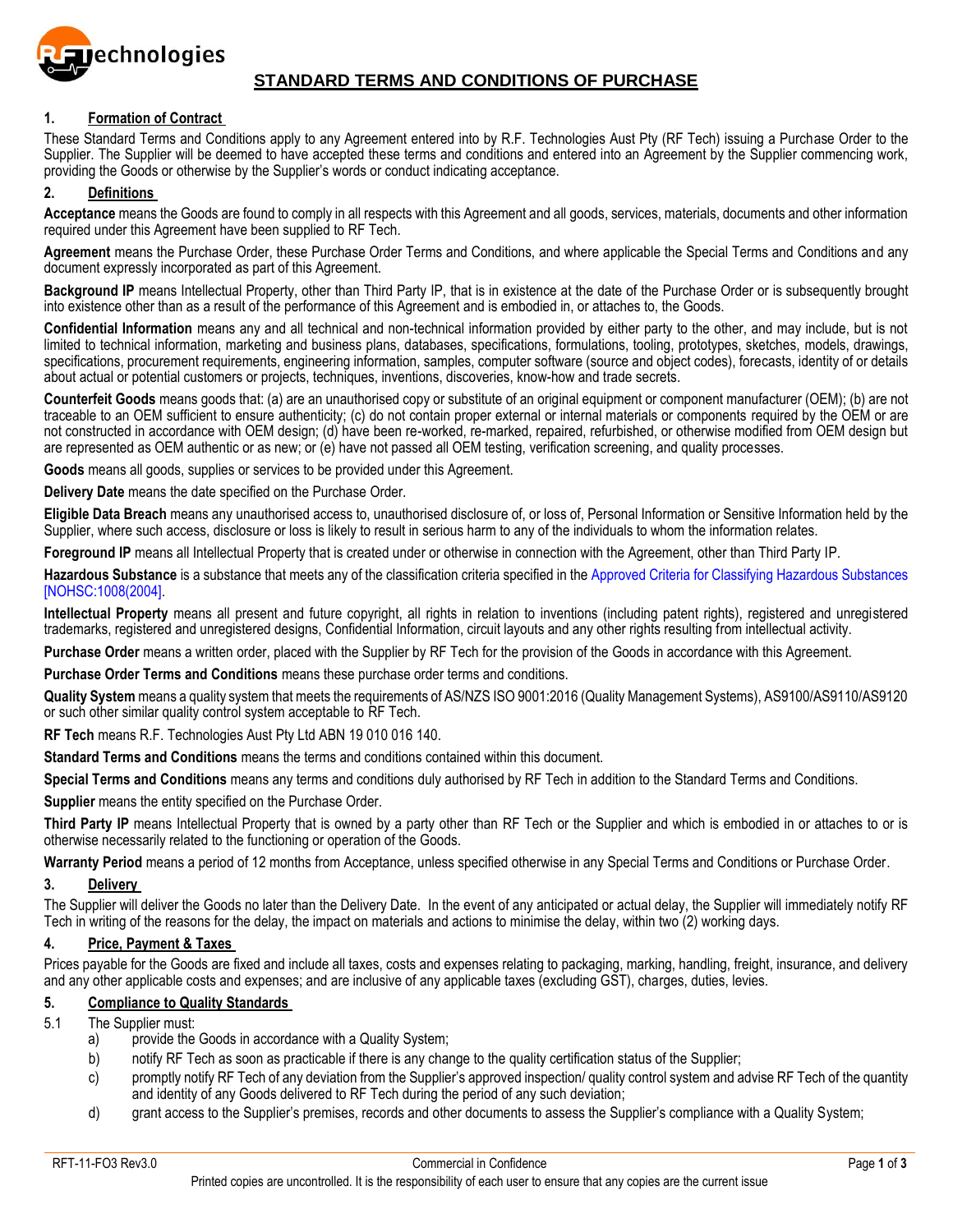

# **STANDARD TERMS AND CONDITIONS OF PURCHASE**

- e) retain records confirming the Goods' compliance with a Quality System for a period of the service life of the Goods plus seven (7) years. Records shall include, but not be limited to:
	- i. A Certificate of Conformance shall accompany each shipment which includes a statement that Goods meet all Purchase Order requirements. This shall contain supplier name, authorising signature with title, date, Purchase Order number, part number, quantity and supplier lot number.
	- ii. inspection and test records;
	- iii. drawings, designs, specifications, and;
	- iv. manufacturing and process control records;

subject to these records being relevant to the Goods supplied under this Agreement;

- f) notify RF Tech as soon as practicable if there is any non-conformance of the Goods;
- g) notify RF Tech of any process, material or tooling change that may impact RF Tech's use of the Goods and provide evidence to RF Tech of a first article inspection that assesses the impact of that change;
- h) ensure that its subcontractors comply with the Supplier's obligations in this section 5.
- 5.2 The requirements of 5.1.e) may be alternatively satisfied at the sole discretion of RF Tech by the Supplier furnishing all necessary documents to RF Tech at the completion of a Purchase Order. The Supplier's obligation will be satisfied upon written confirmation from RF Tech.

## **6. Inspection and Acceptance**

- 6.1 First Article Inspection The Seller shall furnish a documented first article produced on production equipment and using processes that will be used on production components. First article shall be identified as such. First article reports are required under the following conditions:
	- a) when making a process change, supplier change, or sub‐tier supplier change;
	- b) following refurbishment or rearrangement of existing tooling or equipment;
	- c) when changes are made to existing products that affect fit, form, or function;
	- d) when requested.
- 6.2 Test Report Each shipment must be accompanied by one (1) copy of actual test results identifiable with test parameter and product submitted.
- 6.3 Solderability Parts and materials supplied on this purchase order shall comply with the requirements specified in J‐STD‐001 current revision.
- 6.4 SDS The supplier shall submit a Safety Data Sheet with each shipment on this purchase order, if applicable.
- 6.5 Coloring of product must remain consistent from lot to lot.
- 6.6 Time (and temperature) sensitive material Supplier shall submit a Certificate of Conformance or label the containers with the manufacturer's name, type of material, date of manufacture, and shelf life. All materials received shall have a minimum of 80% of original shelf life remaining.
- 6.7 RF Tech may inspect and test the Goods prior to Acceptance. If, in the reasonable opinion of RF Tech, the Goods do not comply with the requirements of this Agreement, RF Tech may reject and return the Goods at the Supplier's expense.

## **7. Counterfeit Goods**

- 7.1 The Supplier must implement an appropriate strategy to ensure that the Goods are not Counterfeit Goods. The strategy must include, but is not limited to, procurement of items from OEMs or authorised suppliers, conducting approved testing or inspection to ensure the authenticity of items, and, when items are to be procured from non-authorised suppliers, obtaining from such non-authorised suppliers, appropriate certificates of conformance that provide one or more of the following (i) the OEMs original certificate of conformance for the item; (iii) sufficient records providing unbroken supply chain traceability to the OEM; or (iii) test and inspection records demonstrating the items authenticity.
- 7.2 Counterfeit Goods delivered under this Agreement are deemed non-conforming Goods. The Supplier must be liable for all costs related to the replacement of counterfeit Goods and any testing or validation necessitated by the installation of authentic Goods after Counterfeit Goods have been replaced. These remedies are in addition to any remedies RF Tech may have at law or under other provisions of this Agreement.

### **8. Special Conditions and Variations**

Special Terms and Conditions may vary these terms and conditions but only when approved in writing by RF Tech.

### **9. Risk and Title**

Risk in the Goods passes from the Supplier to RF Tech on the completion of both delivery and Acceptance. Ownership of, and unencumbered title to the Goods or any part of the Goods passes to RF Tech upon payment.

### **10. Intellectual Property**

The Supplier must:

- a) assign to RF Tech immediately upon its creation, the rights in and ownership of all Foreground IP;
- b) grant to RF Tech a fully paid up, perpetual, royalty free, irrevocable, world-wide, non-exclusive licence in respect of all Background IP, including the right to sub-licence, use, maintain, modify, develop, support, adapt and dispose of the Goods for RF Tech's purposes;
- c) use its best endeavours to ensure RF Tech is granted a licence to exercise all Third-Party IP on best available commercial terms; and
- d) undertake to RF Tech that it has sufficient right, title and interest in all Foreground IP and Background IP for RF Tech to obtain and exercise all of the right, title and interest given to RF Tech under this clause.

Nothing in this clause affects the ownership of Background IP or Third-Party IP.